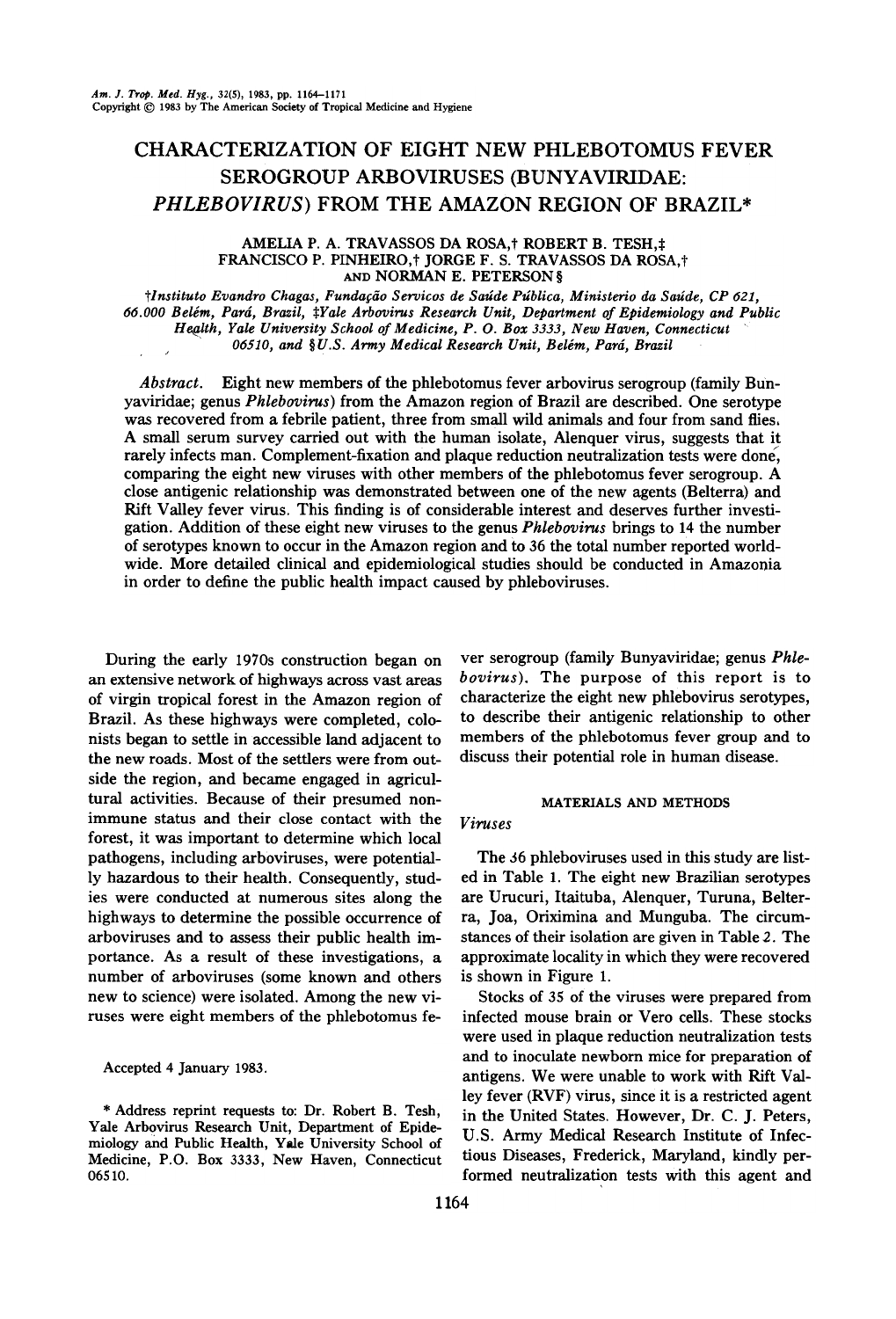.o

TABLE 1 Viruses used in complement-fixation and neutralization tests

| Virus serotype           | Strain              |
|--------------------------|---------------------|
| Aguacate                 | <b>VP-175A</b>      |
| Alenquer                 | <b>Be H 301101</b>  |
| Anhanga                  | Be An 46852         |
| Arumowot                 | Ar 1284-64          |
| <b>Belterra</b>          | Be An 356637        |
| <b>Buenaventura</b>      | Co Ar 3319          |
| Bujaru                   | Be An 47693         |
| Cacao                    | <b>VP-437R</b>      |
| Caimito                  | <b>VP-488A</b>      |
| Candiru                  | Be H 22511          |
| Chagres                  | <b>IW 10</b>        |
| Chilibre                 | $VP-118D$           |
| Frijoles                 | <b>VP-161A</b>      |
| <b>Gabek Forest</b>      | Sud An 754-61       |
| Gordil                   | Dak An B 496d       |
| Icoaraci                 | <b>Be An 24262</b>  |
| ISS. Phl. 18*            | ISS. Phl. 18        |
| Itaituba                 | Be An 213452        |
| Itaporanga               | Original            |
| Joa                      | Be Ar 371637        |
| Karimabad                | $I-58$              |
| Munguba                  | Be Ar 389707        |
| Naples (Sandfly fever)   | <b>Naples</b>       |
| Nique                    | Nique-9C            |
| Oriximina                | Be An 385309        |
| Pacui                    | Be An 27326         |
| Punta Toro               | D-40210 A           |
| <b>Rift Valley fever</b> | Entebbe             |
| Rio Grande               | TBM4-719            |
| <b>Saint Floris</b>      | DAK An B 512        |
| Salehabad                | I-81                |
| Sicilian (Sandfly fever) | Sicilian            |
| Tehran                   | I-47                |
| Toscana                  | ISS. Phl. 3         |
| Turuna                   | Be Ar 352492        |
| Urucuri                  | <b>Be An 100049</b> |

.ISSo Phl. 18 was supplied by Dr. PaoIa Verani, Istitulo Superiore di Sanita, Rome. Its inclusion here is not intended to constitute priority of publication.

provided us with RVF immune serum and inactivated antigen.

# Antigens

The RVF antigen used in complement-fixation (CF) tests was infected mouse liver which had been beta-propiolactone-inactivated and sucrose acetone-extracted.<sup>1</sup> The complement-fixing antigens used for Chilibre and Cacao viruses were prepared from infected Vero cells.2 The remaining 33 viral antigens were made from infected newborn mouse brain. These were prepared as 10% crude brain suspensions in veronal'-buffered saline, or by the sucrose acetone extraction method.<sup>1</sup>



FIGURE 1. Map of the Amazon region of Brazil, showing study sites and localities where the eight new phleboviruses were isolated.

### Immune reagents

The RVF antiserum was made in a sheep and was supplied to us by Dr. C. J. Peters. Specific hyperimmune ascitic fiuids against each of the other 35 viruses were prepared in mice. Infected BHK-21 cells were used as the immunizing antigen for Cacao virus. Ten percent suspensions of infected mouse brain in phosphate-buffered saline, pH  $7.2$ , were the antigens used to prepare the remaining immune reagents. The immunization schedule for the mice consisted of four intraperitoneal injections given at weekly intervals. Immunizing antigens were mixed with equal volumes of Freund's complete adjuvant just prior to inoculation. Sarcoma 180 cells were also given intraperitoneally with the final injection in order to induce ascites formation.

### Complement-fixation tests

Complement fixation (CF) tests were done according to a microtechnique modÍfied from Fulton and Dumbell,<sup>3</sup> using two full units of guinea pig complement. Titers were recorded as the highest dilutions giving  $3+$  or  $4+$  fixation of complement on a scale of 0 to  $4+$ .

#### N eutralization tests

Plaque reduction neutralization tests (PRNT) were performed in microplate cultures of Vero cells, using a fixed virus inoculum (40-150 plaque-forming units) against varying antiserum dilutions. After heat inactivation (56°C for 30 min), antisera were prepared in twofold serial dilutions (begin-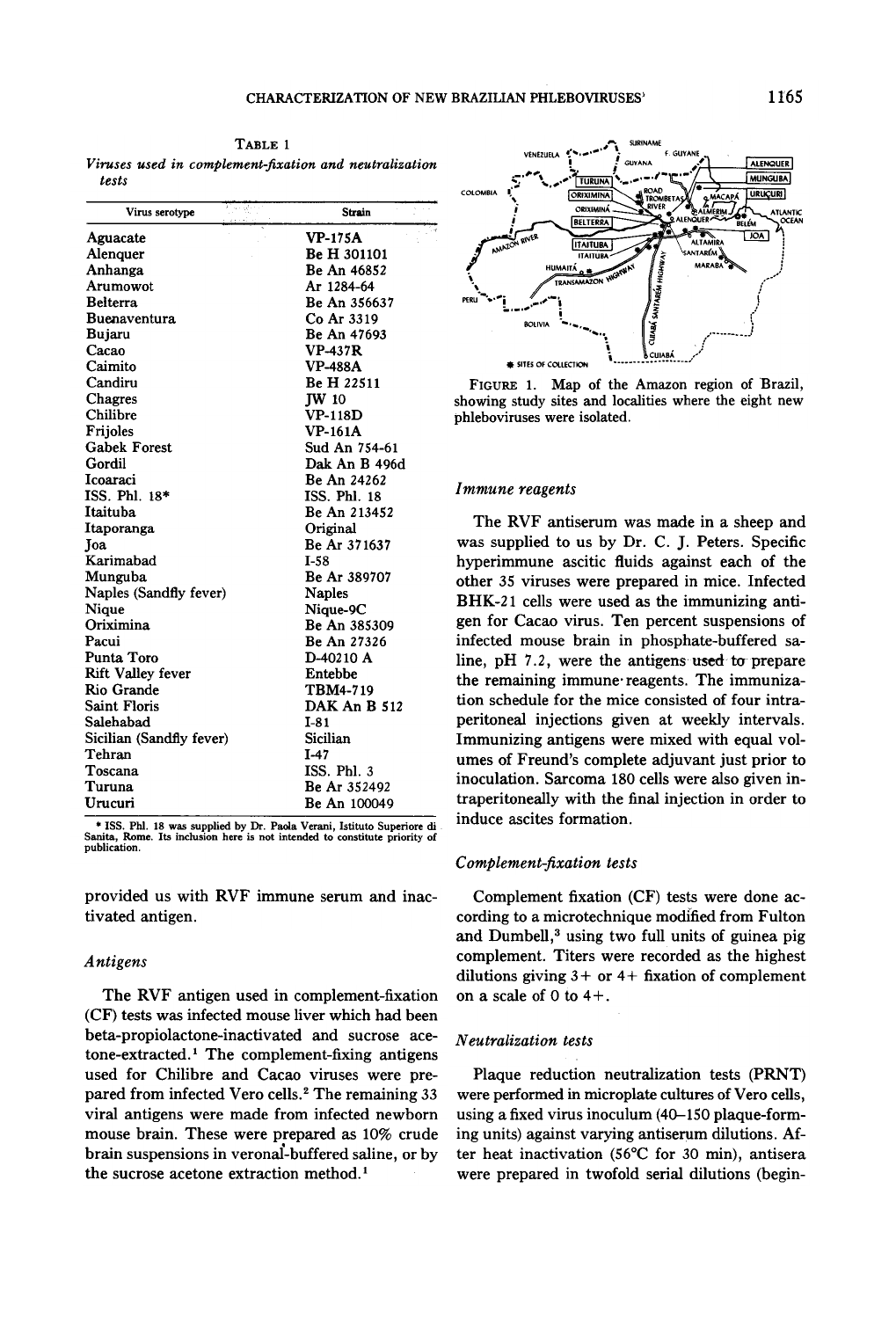## 1166 TRAVASSOS DA ROSA ET AL.

| Virus serotype | Strain             | <b>Source</b>                                          | Date of isolation | 34 L<br>Geographical area                  |
|----------------|--------------------|--------------------------------------------------------|-------------------|--------------------------------------------|
| Urucuri*       | Be An 100049       | Proechimys guyannensis<br>(blood)†                     | Apr 19, 1966      | Utinga forest, Belém                       |
| Itaituba       | Be An 213452       | Didelphis m. marsupialis<br>(blood)                    | Dec 7, 1971       | Tapacurazinho stream,<br>Itaituba          |
| Alenguer       | <b>Be H 301101</b> | Human blood                                            | May 31, 1976      | Ramal das Pias<br>Alenquer                 |
| Turuna‡        | Be Ar 352492       | Lutzomvia sp.<br>(human bait)                          | Jul 20-26, 1978   | Km 4, Cachoeira<br>Porteira, Oriximina     |
| Belterra       | Be An 356637       | Proechimys longicaudatus<br>(pooled viscera)           | Sep 22, 1978      | Belterra, Santarem                         |
| Joa            | Be Ar 371637       | Lutzomvia spp.<br>(tree buttress<br>collection)        | Mar 29, 1979      | Joa, Altamira                              |
| Oriximina      | Be Ar 385309       | Lutzomyia spp.<br>(light trap)                         | Jun 26-30, 1980   | Saracazinho, Porto<br>Trombetas, Oriximina |
| Munguba        | Be Ar 389707       | Lutzomyia umbratilis<br>(tree buttress)<br>collection) | Sep 20, 1980      | Monte Dourado, Jari<br><b>Almerim</b>      |

TABLE 2 Source, date and geographical area of isolation of eight new phlebovirusesfrom Brazil

\* Six additional strains of Urucuri virus were isolated from Proechimys captured in Utinga forest (4), at Serra do Navio, Amapa (1), and at Porto Trombetas (1). t Sample positivo or method of collection. j: Two additional isolares of Turuna virus were made from sand fties at Porto Trombetas.

ning at 1:10) in phosphate-buffered saline, pH 7.2, containing 0.5% gelatin. An appropriate amount of virus was tben added to each dilution. Antiserum-virus mixtures were incubated overnight at 5°C prior to inoculation. Two microplate wells were inoculated witb each antiserum dilution. The highest antiserum dilution producing  $\geq 90\%$  plaque inhibition was recorded as the endpoint.

Mouse neutralization tests (MNT) were done in suckling mice, using a final serum dilution of 1:4. Serum-virus mixtures were incubated for 1 hour at 37°C and tben were inoculated intracerebrally.

#### H emagglutination-inhibition tests

Hemagglutination-inhibition (HI) tests were performed as described by Clarke and Casals,<sup>1</sup> using a microtechnique; serum or plasma was acetone extracted.

# RESULTS

Table 3 summarizes results of cross-CF tests between Urucuri, ltaituba, Alenquer, Turuna, Belterra, Joa, Munguba, Oriximina and the other known phleboviruses. In constructing this table, an attempt was made to group the viruses ac-

cording to their closest antigenic relatives. By CF test, each of the eight new Brazilian viruses is antigenically related to one or more of the existing phlebovirus serotypes. In fact, some of these agents are indistinguishable by CF test.

In an attempt to differentiate these antigenically related phleboviruses, PRNT were done with 20 selected viruses and antisera. Results are summarized in Tables 4 and 5. By PRNT, Munguba and Bujaru viruses were clearly separable. Likewise, RVF, Belterra and Icoaraci viruses were distinct. Joa and Frijoles viruses were also differentiated by this method.

The antigenic relationship between Oriximina, Itaituba, Alenquer, Nique, Candiru, Turuna, Punta Toro and Buenaventura is more complex than the others. By CF test, some of these agents are indistinguishable (Table 3). Most of them are also related by PRNT (Tables 4 and 5); however, a fourfold or greater difference in neutralizing antibody titers was demonstrated between the homologous and heterologous viroses, indicating that each of these agents represents a distinct phlebovírus serotype.

Toscana, Tehran and Naples viruses were also differentiated by PRNT, as were Salehabad and ISS. Phl. 18 viruses (Table 5).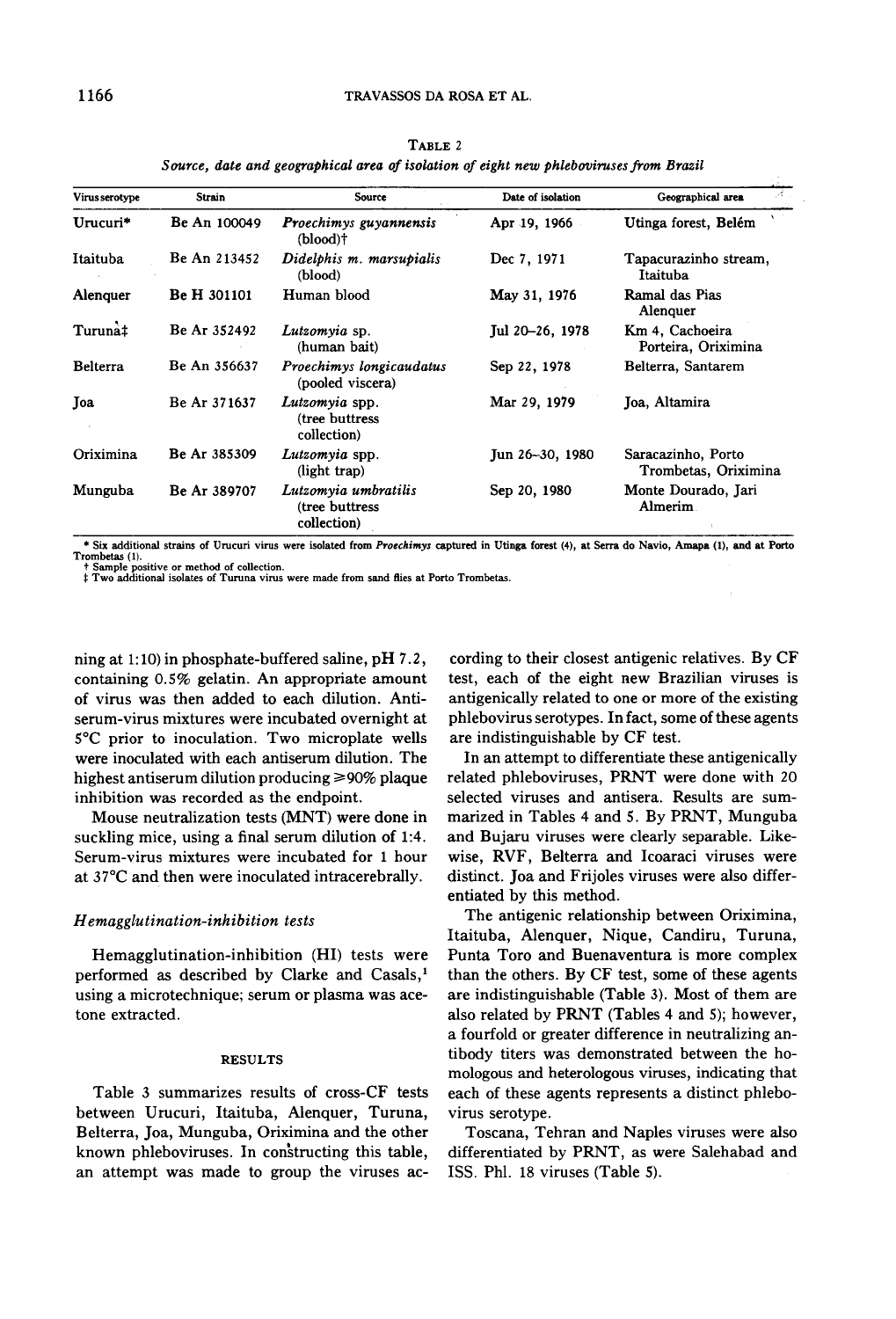The eight new Brazilian phleboviruses were initialIy isolated in newborn mice. AlI isolates kilIed suckling mice when inoculated intracerebrally; average survival time at the fourth passage leveI varied from 3.0 to 6.8 days. With the exception of Turuna virus which rarely kilIed, each of the new viruses was also lethal by the intraperitoneal route. In weanling mice, however, only Itaituba virus was lethal by the intracerebral route; none of the viroses kilIed weanling mice when injected intraperitoneally. A hemagglutinin active against goose erythrocytes was obtained from mouse brains infected with Urucuri, Joa and Belterra viruses after treatment with sucrose-acetone, but identical procedures failed to demonstrate a hemagglutinin for the other five new serotypes.

During our field studies, a total of seven strains of Urucuri virus and three of Turuna were recovered, whereas only a single isolation of each of the other six agents was made (Table 2). AlI of the Urucuri recoveries were made from spiny rats of the genus Proechimys. A variety of animal sera from the Utinga forest area were screened by HI test against Urucuri antigen. The results are shown in Table 6. The highest prevalence of antibodies was found in rodents (Proechimys) and edentates, although the sample of the latter was rather small. These serological results, as welI as the seven recoveries of Urucuri virus from Proechimys, indicate that spiny rats play a role in the ecology of this agent.

Alenquer virus was recovered from the blood of a 27-year-old male forest worker. This individual had fever, headache and myalgia of 2 days' duration. His recovery was uneventful, and hospitalization was not required. A seroconversion to Alenquer virus was demonstrated by MNT on acute and convalescent sera from the patient.

In order to get some indication of the frequency of human infection with Alenquer virus in the Amazon region, sera from 227 selected residents of the region were screened by MNT against the virus. Only one of the specimens neutralized Alenquer virus, suggesting that the frequency of human infection with this agent is low.

#### DISCUSSION

Results of our study (Tables  $3-5$ ) indicate that Urucuri, Alenquer, Itaituba, Turuna, Belterra, Joa, Munguba and Oriximina viruses represent new serotypes in the phlebotomus fever group. The addition of these eight agents brings the total~

number of serotypes in the group to 36. The antigenic relationship among the 36 viruses varies considerably. For example, Sicilian sandfly fever virus is unrelated to any of the known phleboviruses by CF test. Its inclusion in the genus is based on a weak relationship demonstrated by HI and fluorescent antibody tests.<sup>4, 5</sup> Other viruses, such as Naples, Tehran and Toscana, are indistinguishable by CF test but are distinct by neutralization method (Tables 3 and 5). Still others, such as ltaituba, Nique, Candiru and Oriximina are closely related by both CF and PRNT (Tables 3 and 4). This complex antigenic relationship observed among phleboviruses may be related to their segmented genome, since the CF and neutralization determinants on the virion are thought to be coded for by different genes.<sup>6</sup>

The antigenic relationship demonstrated between RVF, Belterra and Icoaraci viruses (Tables 3 and 4) is very interesting. This relationship has subsequently been confirmed by HI test, immunofluorescence and enzyme-linked immunosorbent assay (Dr. J. M. Meegan, Yale Arbovirus Research Unit, personal communication). The close antigenic relationship between these three agents raises an important question of whether immunity to one would provide cross-protection against either of the other two. The answer to this question is relevant, since there is currently considerable interest in developing a safe and effective vaccine against RVF virus. It is possible that Belterra virus could be used in domestic animais as a vaccine, or that a non-pathogenic but immunogenic recombinant could be formed from segments of RVF and Belterra viruses. Further study in this area would seem appropriate.

Results of the CF test (Table 3) indicate the existence of seven antigenic complexes within the phlebotomus fever serogroup. These are as follows: 1) a Bujaru complex consisting of Bujaru, Aguacate and Munguba viruses; 2) a Rift Valley fever complex comprised of RVF, Belterra and Icoaraci viruses; 3) a Candiro complex consisting of Candiru, ltaituba, Alenquer, Nique, Turuna, Oriximina, Punia Toro and Buenaventura viruses; 4) a Naples complex comprised of Naples, Tehran, Toscana and Karimabad viruses; 5) a Frijoles complex consisting of Frijoles and Joa viruses; 6) a Salehabad complex comprised of Salehabad and ISS. Phl. 18 viruses; and 7) a Chilibre complex consisting of Chilibre and Cacao viruses. Undoubtedly, additional members will be added to this list as new phleboviruses are isolated.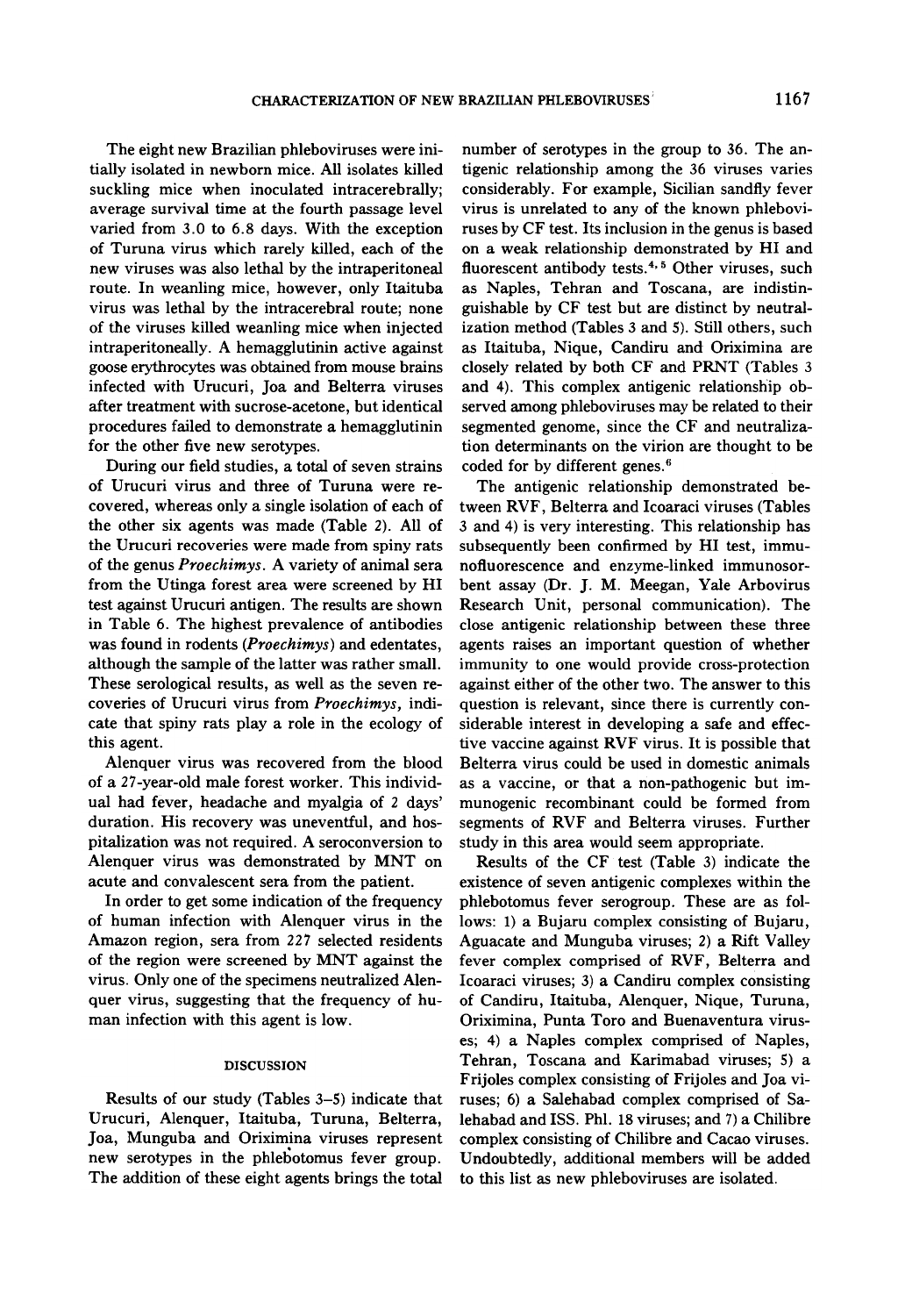| <b>ANTIGEN</b>           |             |            |                 |            |               |             |                | Antiserum  |               |            |              |            |               |                                |                 |                 |
|--------------------------|-------------|------------|-----------------|------------|---------------|-------------|----------------|------------|---------------|------------|--------------|------------|---------------|--------------------------------|-----------------|-----------------|
|                          | <b>AGU</b>  | <b>BUJ</b> | <b>MUN</b>      | <b>RVF</b> | <b>BTA</b>    | <b>ICO</b>  | CHG            | <b>GOR</b> | RG            | <b>ITA</b> | <b>ALE</b>   | <b>NIQ</b> | CDU           | <b>TUA</b>                     | ORX             | Ħ               |
| Aguacate                 | 256*<br>128 | o          | 0               |            | 0             | o           | 0              | 0          | 0             | o          | 0            | o          | o             | 0                              | 0               | 0               |
| Bujaru                   | 8<br>32     | 256<br>128 | 256<br>128      |            | ٥.            | 0           | 0              | 0          | 0             | 0          | 0            | 0          | O             | 0                              | 0               | 0               |
| Munguba                  | 16<br>128   | 128<br>8   | 256<br>128      | 0          | 0             | 0           | 8<br>8         | ٥          | o             | 0          | 0            | 0          | o             | 0                              | 0               | 0               |
| <b>Rift Valley fever</b> | 0           | 0          | <u>.8</u><br>16 | 128<br>256 | 512<br>256    | 64<br>128   | $\bf{8}$<br>16 | 8<br>8     | <u>8</u><br>8 | 32<br>32   | 0            | 0          | 0             | 0                              | 0               | 0               |
| Belterra                 | 0           | 0          | 0               | 0          | 2560<br>640   | 512<br>512  | 0              | 0          | 0             | o          | 0            | ۰          | o             | o                              | o               | <u>32</u><br>32 |
| Icoaraci                 | 0           | 0          | 0               | 0          | 512<br>512    | 1280<br>640 | 0              | 0          | 0             | 0          | o            | 0          | ٥             | o                              | 0               | 0               |
| Chagres                  | 0           | 0          | 0               |            | 0             | 0           | 256<br>128     | 0          | 0             | 0          | 0            | 0          | 0             | 0                              | ٥               | 0               |
| Gordil                   | o           | 0          | o               |            | o             | 0           | 0              | 256<br>32  | 0             | 0          | 0            | 0          | 0             | o                              | ٥               | 0               |
| Rio Grande               | o           | 0          | 0               |            | ٥             | ٥           | 0              | 0          | 256<br>8      | 0          | 0            | o          | 0             | 0                              | 0               | Ő               |
| Itaituba                 | 0           | 0          | 0               |            | 0             | Q           | ٥              | 0          | 0             | 256<br>128 | 0            | 16<br>128  | 256<br>128    | 128<br>32                      | <u>64</u><br>32 | O               |
| Alenquer                 | O           | o          | ٥               |            | Ó             | 0           | o              | 0          | 0             | 0          | 256<br>32    | 256<br>8   | 0             | 64<br>4                        | 0               | 0               |
| Nique                    | 0           | 0          | 0               |            | 0             | 0           | O              | 0          | 0             | 32<br>8    | 64<br>8      | 256<br>8   | 8<br>4        | 256<br>8                       | 16<br>8         | 0               |
| Candiru                  | 0           | o          | o               |            | 0             | 0           | 0              | 0          | 0             | 256<br>128 | 0            | 16<br>128  | 256<br>128    | 64<br>128                      | 64<br>128       | 0               |
| Turuna                   | 0           | 0          | 0               |            | 0             | Ò           | 0              | 0          | 0             | 64         | 32           | 128        | 64            | 256                            | <u>8</u>        | <u>16</u>       |
| Oriximina                | 0           | O          | 0               | 0          | 0             | 0           | 0              | 0          | 0             | 32<br>128  | 32<br>16     | 32<br>128  | 32<br>256     | 32<br>64                       | 8<br>256        | 8<br>16         |
| Punta Toro               | 0           | 0          | 0               |            | 0             | 0           | o              | 0          | 0             | 128<br>0   | 128<br>0     | 128<br>32  | $-128$<br>0   | 128<br>16                      | 128<br>0        | 32<br>256       |
| <b>Buenaventura</b>      | 0           | 0          | Ò               |            | 0             | 0           | 0              | 0          | ٥             | o          | 0            | 128<br>O   | 0             | 128<br>$\overline{\mathbf{8}}$ | 0               | 128<br>128      |
| Toscana                  | 0           | ٥          | 0               |            | <u>16</u>     | 0           | 0              | o          | 0             | 0          | 0            | o          | o             | 32<br>$\mathbf{Q}$             | 0               | 128<br>O        |
| Tehran                   | ٥           | 0          | ٥               |            | 8<br>0        | ٥           | 0              | 0          | ٥             | f.<br>0    | 0            | 0          | 0.            | 0                              | О.              | 0               |
| <b>Naples</b>            | 0           | 0          | o               |            | 0             | 0           | 0              | 0          | o             | 0          |              | o          | 0             | 0                              | 0               | o               |
| Karimabad                | 0           | 0          | 0               |            | 0             | O.          | 0              | 0          | 0             | 0          | 0            | ó.         | 0             | 0                              | 0               | 0               |
| Urucuri                  | 0           | 0          | O.              |            | $\frac{8}{8}$ | 0           | O              | ٥          | 0             | o          | $\mathbf{0}$ | 0          | <u>s</u><br>8 | ۵                              | O,              | 0               |
| Pacui                    | 0           | 0          | o               |            | 8<br>32       | 0           | 0              | o          | 0             | 0          | o            | 0          | 0             | ٥                              | 0               | o               |
| Itaporanga               | 0           | 0          | 0               |            | $\frac{8}{8}$ | 0           | 0              | 0          | 0             | 0          | 0            | 0          | 0             | ٥                              | 0               | 0               |
| Sicilian                 | 0           | 0          | 0               |            | o             | 0           | 0              | 0          | 0             | 0          | 0            | 0          | 0             | o                              | ٥               | 0               |
| Anhanga                  | 0           | 0          | o               |            | o             | 0           | ٥              | O          | Û             | 0          | 0            | 0          | O             | 0                              | 0               | 0               |
| Frijoles                 | 0           | 0          | 0               |            | o             | 0           | 0              | o          | 0             | 0          | Q            | 0          | 0             | 0                              | 0.              | 0               |
| Joa                      | $\mathbf o$ | ٥          | o               | o          | ٥             | n           | n              | ω          | o             | ٥          | Ω            | n          | ŋ             | n                              | ۵               | ٥               |
| Cacao                    | 0           | 0          | ž.<br>O         |            | 0             | Ó           | 0              | ٥          | o             | 0          | 0            | 0          | 0             | 0                              | 0               | ٥               |
| Chilibre                 | 0           | 0          | 0               |            | 0             | 0           | ۰              | o          | 0             |            |              | 0          | ۰             | 0                              | o               | o               |
| Caimito                  | 0           | 0          | o               |            | 0             | ٥           | 0              | 0          | ٥             | 0          | 0            | 0          | 0             | ٥                              | 0               | ਿ0              |
| Saint Floris             | 0           | 0          | 0               |            | Ò             | 0           | 0              | 0          | 0             | 0          | 0            | 0          | 0             | 0                              | 0               | 0               |
| Arumowot                 | 0           | 0          | 0               |            | 0             | ٥           | 0              | 0          | 0             | 0          | o            | ٥          | 0             | O                              | 0               | 0               |
| Gabek Forest             | 0           | 0          | o               |            | 0             | 0           | ø              | c          | 0             | o          | 0            | 0          | 0             | 0                              | ۰               | o               |
| Salehabad                | 0           | 0          | 0               |            | 0             | 0           | 0              | 0          | ٥             | 0          | 0            | 0          | <b>O</b>      | o                              | 0               | 0               |
| ISS. Phl. 18             |             |            |                 |            |               |             |                |            |               |            |              |            |               |                                |                 |                 |

TABLE 3 Results of complement fixation tests with 36 phlebotomus fever group virus serotypes

\* Reciprocal of highest antiserum dilution/highest antigen dilution. 0 = <4/4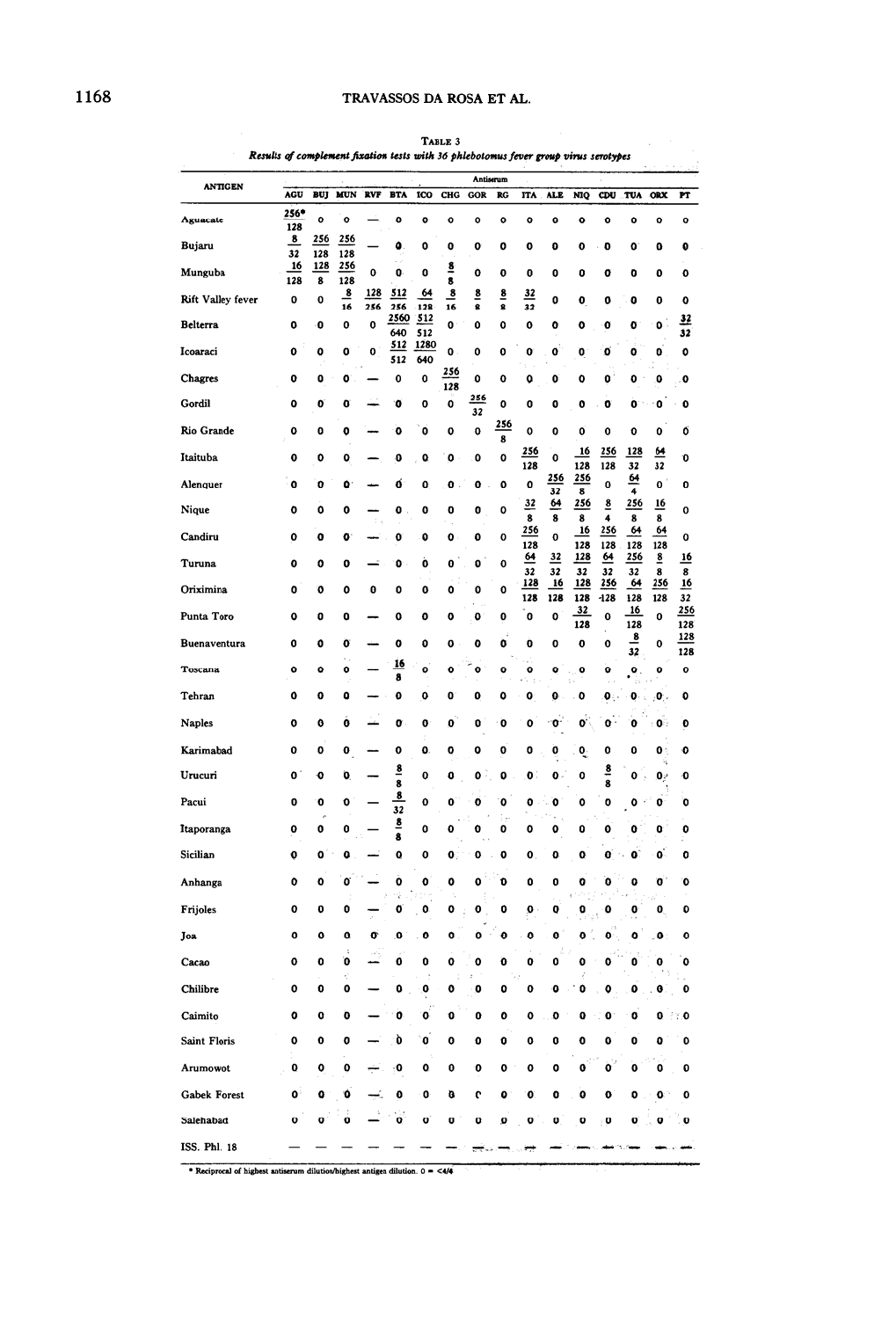# CHARACTERIZATION OF NEW BRAZILIAN PHLEBOVIRUSES

|                               |                    |                  |                  |             |                  |              |              |                  |                    | TABLE 3<br>Continued |                     |                  |              |                  |                  |                  |                  |                  |                                  |
|-------------------------------|--------------------|------------------|------------------|-------------|------------------|--------------|--------------|------------------|--------------------|----------------------|---------------------|------------------|--------------|------------------|------------------|------------------|------------------|------------------|----------------------------------|
|                               |                    |                  |                  |             |                  |              |              |                  |                    | Antiserum            |                     |                  |              |                  |                  |                  |                  |                  |                                  |
| $\mathbf B\mathbf U\mathbf E$ | <b>TOS</b>         | TEH              | <b>SFN</b>       | KAR         | URU              | PAC          | <b>ITP</b>   | <b>SFS</b>       | ANH                | FRI                  | JOA                 | CAC              | CHI          | CAI              | SAF              | AMT              | GF               | SAL              | <b>ISS</b>                       |
| 0                             | $\frac{8}{1}$      | $\boldsymbol{0}$ | $\mathbf 0$      | $\mathbf 0$ | $\boldsymbol{0}$ | 0            | $\mathbf{0}$ | 0                | 0                  | 0                    | 0                   | 0                | 0            | 0                | $\bf{0}$         | 0                | $\bf{0}$         | 0                |                                  |
|                               | 8                  |                  |                  |             |                  |              |              |                  |                    |                      |                     |                  |              |                  |                  |                  |                  |                  |                                  |
| 0                             | 0                  | 0                | 0                | 0           | 0                | 0            | 0            | 0                | 0                  | 0                    | 0                   | 0                | 0            | 0                | $\bf{0}$         | $\boldsymbol{0}$ | 0                | 0                |                                  |
| 0                             | 0                  | 0                | 0                | 0           | 0                | 0            | 0            | 0                | $\frac{8}{1}$<br>8 | $\mathbf 0$          | 0                   | 0                | 0            | 0                | 0                | 0                | Ŏ                | $\mathbf 0$      | $\bf{0}$                         |
| 0                             | 0                  | 0                | 0                | 0           | 0                | 0            | 0            | 0                | 0                  | 0                    | 0                   | 0                | 0            | 0                | $\mathbf 0$      | $\bf{0}$         | $\bf{0}$         | $\boldsymbol{0}$ |                                  |
| O                             | 0                  | 0                | 0                | 0           | 0                | 0            | 0            | 0                | 0                  | 0                    | $\mathbf{0}$        | $\mathbf 0$      | 0            | 0                | 0                | 0                | 0                | 0                |                                  |
| 0                             | $\frac{8}{1}$<br>8 | $\circ$          | 0                | $\mathbf 0$ | 0                | $\mathbf 0$  | $\mathbf{0}$ | $\bf{0}$         | 0                  | 0                    | 0                   | 0                | 0            | 0                | $\mathbf 0$      | 0                | 0                | $\bf{0}$         |                                  |
| 0                             | 0                  | 0                | 0                | 0           | 0                | 0            | 0            | 0                | 0                  | 0                    | 0                   | 0                | 0            | 0                | $\mathbf 0$      | $\mathbf 0$      | $\boldsymbol{0}$ | $\boldsymbol{0}$ |                                  |
| 0                             | 0                  | 0                | 0                | 0           | 0                | 0            | 0            | 0                | 0                  | 0                    | $\bf{0}$            | $\bf{0}$         | $\mathbf 0$  | $\bf{0}$         | 0                | 0                | O                | 0                | 0                                |
| 0                             | 0                  | 0                | $\boldsymbol{0}$ | 0           | 0                | 0            | 0            | 0                | 0                  | 0                    | 0                   | 0                | 0            | 0                | 0                | 0                | 0                | 0                |                                  |
| 0                             | 0                  | 0                | $\mathbf 0$      | 0           | 0                | 0            | 0            | 0                | 0                  | 0                    | $\bf{0}$            | $\mathbf 0$      | $\mathbf 0$  | $\mathbf 0$      | 0                | $\mathbf{0}$     | 0                | 0                |                                  |
| 0                             | 0                  | 0                | $\mathbf 0$      | $\mathbf 0$ | 0                | 0            | 0            | 0                | 0                  | 0                    | 0                   | 0                | 0            | 0                | 0                | $\bf 0$          | 0                | 0                |                                  |
| 0                             | $\mathbf{0}$       | 0                | $\mathbf 0$      | $\mathbf 0$ | $\mathbf 0$      | 0            | 0            | 0                | 0                  | 0                    | 0                   | 0                | $\mathbf 0$  | 0                | 0                | 0                | 0                | $\mathbf{0}$     |                                  |
| 0                             | 0                  | 0                | 0                | 0           | 0                | 0            | 0            | 0                | 0                  | $\bf{0}$             | 0                   | $\bf{0}$         | 0            | 0                | 0                | 0                | 0                | 0                |                                  |
| 0                             | $\mathbf{0}$       | 0                | $\mathbf{0}$     | 0           | 0                | 0            | 0            | 0                | 0                  | $\mathbf 0$          | $\mathbf 0$         | 0                | 0            | 0                | 0                | 0                | 0                | 0                |                                  |
| $\mathbf 0$                   | $\bf{0}$           | 0                | 0                | 0           | 0                | 0            | 0            | $\boldsymbol{0}$ | $\mathbf{0}$       | 0                    | 0                   | 0                | 0            | 0                | $\mathbf 0$      | 0                | 0                | 0                |                                  |
| 16<br>128                     | 0                  | 0                | $\circ$          | 0           | 0                | 0            | 0            | 0                | 0                  | $\mathbf 0$          | 0                   | 0                | $\mathbf 0$  | 0                | 0                | 0                | 0                | 0                |                                  |
| 256<br>128                    | 0                  | $\mathbf 0$      | $\bf{0}$         | O           | 0                | 0            | 0            | 0                | 0                  | $\bf{0}$             | $\mathbf 0$         | 0                | $\mathbf 0$  | 0                | 0                | 0                | 0                | $\mathbf{0}$     |                                  |
| $\bf{0}$                      | 256<br>128         | 256<br>128       | 64<br>128        | $\mathbf 0$ | 0                | 0            | 0            | $\bf{0}$         | 0                  | 0                    | 0                   | 0                | 0            | 0                | $\mathbf 0$      | 0                | 0                | 0                | $\boldsymbol{0}$                 |
| 0                             | 128<br>32          | 256<br>128       | 64<br>128        | $\mathbf 0$ | $\mathbf 0$      | 0            | 0            | $\bf{0}$         | 0                  | 0                    | 0                   | 0                | 0            | 0                | $\mathbf 0$      | 0                | $\mathbf 0$      | 0                |                                  |
| $\circ$                       | 256<br>32          | 256<br>32        | 256<br>32        | 0           | 0                | $\circ$      | 0            | 0                | 0                  | 0                    | 0                   | 0                | 0            | 0                | $\circ$          | $\mathbf 0$      | $\mathbf 0$      | 0                | $\circ$                          |
| 0                             | 32<br>8            | 128<br>8         | 32<br>8          | 32<br>128   | 0                | $\circ$      | $\bf{0}$     | $\bf{0}$         | 0                  | 0                    | 0                   | 0                | 0            | 0                | $\mathbf 0$      | 0                | $\circ$          | 0                |                                  |
| 0                             | $\frac{8}{5}$<br>8 | $\mathbf 0$      | $\bf{0}$         | 0           | 64<br>32         | 0            | 0            | 0                | $\mathbf 0$        | 0                    | 0                   | 0                | 0            | 0                | 0                | 0                | $\mathbf 0$      | 0                |                                  |
| 0                             | 16<br>8            | 0                | $\mathbf 0$      | 0           | 0                | 256<br>32    | 0            | 0                | 0                  | 0                    | 0                   | $\bf{0}$         | 0            | 0                | $\circ$          | 0                | $\circ$          | 0                |                                  |
| 0                             | 0                  | 0                | 0                | 0           | 0                | $\mathbf 0$  | 256<br>8     | 0                | 0                  | 0                    | 0                   | $\bf{0}$         | 0            | $\bf{0}$         | 0                | 0                | $\mathbf 0$      | 0                |                                  |
| 0                             | 0                  | 0                | 0                | 0           | 0                | 0            | 0            | <u>256</u><br>32 | 0                  | $\boldsymbol{0}$     | 0                   | $\boldsymbol{0}$ | 0            | $\boldsymbol{0}$ | $\mathbf{0}$     | 0                | $\boldsymbol{0}$ | $\bf{0}$         |                                  |
| 0                             | $\mathbf{O}$       | 0                | 0                | 0           | 0                | $\circ$      | 0            | $\mathbf 0$      | 256<br>8           | $\mathbf 0$          | 0                   | $\bf{0}$         | $\bf{0}$     | $\bf{0}$         | $\mathbf 0$      | 0                | $\mathbf 0$      | $\mathbf 0$      |                                  |
| 0                             | 0                  | 0                | 0                | 0           | 0                | 0            | 0            | 0                | $\mathbf 0$        | 256<br>32            | $\frac{32}{5}$<br>8 | $\mathbf 0$      | 0            | $\mathbf 0$      | $\mathbf 0$      | 0                | 0                | 0                |                                  |
| 0                             | 0                  | 0                | $\mathbf 0$      | 0           | $\mathbf 0$      | 0            | 0            | 0                | $\mathbf 0$        | 256<br>128           | 32<br>32            | $\mathbf 0$      | $\mathbf{0}$ | $\bf{0}$         | $\mathbf{0}$     | 0                | $\mathbf 0$      | 0                |                                  |
| $\,0\,$                       | 0                  | 0                | $\boldsymbol{0}$ | $\bf{0}$    | $\boldsymbol{0}$ | $\mathbf 0$  | $\bf{0}$     | $\,0\,$          | 0                  | 0                    | $\boldsymbol{0}$    | 256<br>128       | 256<br>32    | $\mathbf{0}$     | $\circ$          | 0                | $\circ$          | $\boldsymbol{0}$ |                                  |
| $\bf{0}$                      | 0                  | $\mathbf 0$      | $\boldsymbol{0}$ | 0           | $\boldsymbol{0}$ | 0            | $\bf{0}$     | 0                | $\bf{0}$           | 0                    | $\boldsymbol{0}$    | $\boldsymbol{0}$ | 256<br>128   | $\mathbf 0$      | $\mathbf 0$      | $\mathbf{0}$     | $\circ$          | 0                |                                  |
| 0                             | $\mathbf 0$        | $\mathbf 0$      | $\mathbf 0$      | 0           | $\bf{0}$         | 0            | $\,0\,$      | 0                | 0                  | $\mathbf 0$          | 0                   | $\bf{0}$         | 0            | 256<br>8         | $\boldsymbol{0}$ | $\boldsymbol{0}$ | $\,0\,$          | $\,0\,$          |                                  |
| $\,$ $\,$                     | $\mathbf 0$        | $\mathbf 0$      | $\mathbf 0$      | 0           | 0                | $\rm{O}$     | 0            | 0                | $\mathbf 0$        | 0                    | 0                   | $\,$ O           | $\,$ O       | $\boldsymbol{0}$ | 256<br>32        | $\mathbf 0$      | $\boldsymbol{0}$ | $\mathbf 0$      | $\,0\,$                          |
| 0                             | $\mathbf 0$        | $\bf{0}$         | $\circ$          | $\mathbf 0$ | $\boldsymbol{0}$ | $\mathbf 0$  | 0            | $\bf{0}$         | 0                  | 0                    | 0                   | $\boldsymbol{0}$ | 0            | $\boldsymbol{0}$ | $\,$ O           | 256<br>128       | 0                | 0                |                                  |
| 0                             | $\mathbf O$        | $\mathbf 0$      | $\mathbf 0$      | $\mathbf 0$ | $\boldsymbol{0}$ | $\mathbf{0}$ | $\mathbf 0$  | $\mathbf 0$      | 0                  | 0                    | 0                   | 0                | 0            | 0                | 0                | $\boldsymbol{0}$ | 256<br>128       | 0                | $\frac{16}{1}$<br>$\overline{4}$ |
| 0                             | $\mathbf 0$        | $\bf{0}$         | $\mathbf 0$      | $\circ$     | $\circ$          | $\circ$      | 0            | $\circ$          | 0                  | $\circ$              | 0                   | $\mathbf 0$      | 0            | 0                | 0                | $\,0\,$          | $\circ$          | 256<br>128       | 64<br>128                        |
|                               |                    |                  |                  |             |                  |              |              |                  |                    |                      |                     |                  |              |                  |                  | $\boldsymbol{0}$ | $\,0\,$          | 128<br>64        | 256<br>256                       |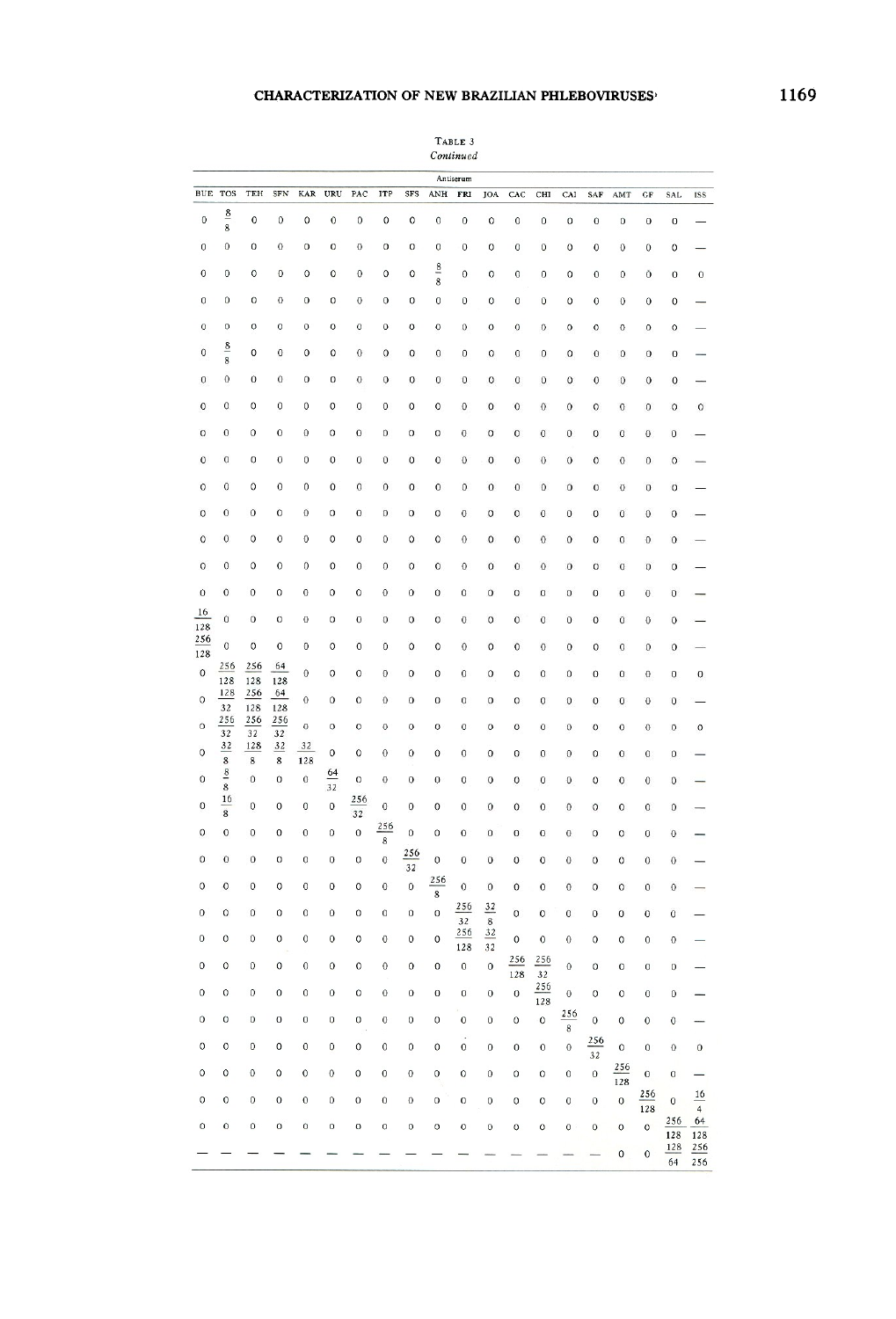|                          |            |            |            |            |        | Antiserum  |            |            |       |            |            |
|--------------------------|------------|------------|------------|------------|--------|------------|------------|------------|-------|------------|------------|
| <b>Virus</b>             | <b>BUT</b> | <b>MUN</b> | <b>RVF</b> | <b>BTA</b> | ICO    | <b>ITA</b> | <b>ALE</b> | <b>NIO</b> | CDU   | <b>TUA</b> | <b>ORX</b> |
| Bujaru                   | 1.280*     | 160        |            |            |        |            |            |            |       |            |            |
| Munguba                  | 80         | 5.120      |            |            |        |            |            |            |       |            |            |
| <b>Rift Valley fever</b> | < 10       | $10$       | 320        | 640        | 40     | $10$       | $10$       | $10$       |       | $10$       | $10$       |
| <b>Belterra</b>          |            |            | $10$       | 320        | 2,560  |            |            |            |       |            |            |
| Icoaraci                 |            |            | $10$       | $10$       | 10.240 |            |            |            |       |            |            |
| Itaituba                 |            |            | $10$       | 10         | $10$   | 5,120      | $10$       | 640        | 640   | $10$       | 320        |
| Alenquer                 |            |            |            |            |        | $10$       | 80         | $10$       | $10$  | $\leq 10$  | $10$       |
| Nique                    |            |            |            |            |        | $10$       | $10$       | 80         | 40    | 20         | $10$       |
| Candiru                  |            |            |            |            |        | $10$       | $10$       | $10$       | 1,280 | 10         | $10$       |
| Turuna                   |            |            |            |            |        | $10$       | $10$       | 40         | 320   | 1.280      | 40         |
| Oriximina                |            |            |            |            |        | 160        | 20         | 160        | 320   | 20         | 160        |

TABLE 4 Results of plaque reduction neutralization tests with selected phlebotomus fever group viruses

\* Reciprocal of highest antiserum dilution producing >90% plaque inhibition. -, not tested

TABLE 5 Results of plaque reduction neutralization tests with selected phlebotomus fever group viruses

|                     |        |            |            |            | Antiserum  |       |            |      |            |
|---------------------|--------|------------|------------|------------|------------|-------|------------|------|------------|
| <b>Virus</b>        | PT     | <b>BUE</b> | <b>TOS</b> | <b>TEH</b> | <b>SFN</b> | FRI   | <b>JOA</b> | SAL  | <b>ISS</b> |
| Punta Toro          | 1,280* | 40         |            |            |            |       |            |      |            |
| <b>Buenaventura</b> | 20     | 40         |            |            |            |       |            |      |            |
| Toscana             |        |            | ≥ 5,120    | $10$       | 40         |       |            |      |            |
| Tehran              |        |            | 10         | 80         | 10         |       |            |      |            |
| <b>Naples</b>       |        |            | 20         | $10$       | 320        |       |            |      |            |
| Frijoles            |        |            |            |            |            | 5,120 | 1,280      |      |            |
| Joa                 |        |            |            |            |            | 320   | 10,240     |      |            |
| Salehabad           |        |            |            |            |            |       |            | 320  | $10$       |
| ISS. Phl. 18        |        |            |            |            |            |       |            | $10$ | 160        |

\* Reciprocal of highest antiserum dilution producing  $\geq 90\%$  plaque inhibition. --, not tested.

The identification of eight new serotypes brings the total number of phleboviruses known to occur in the Amazon region of Brazil to 14. The large number of virus serotypes present in the region

| ш |
|---|
|---|

Prevalence of hemagglutination-inhibiting antibodies to Urucuri virus in various wild animal sera from the Amazon region

| Animal type | No. positive/total<br>sera tested | %<br>positive |
|-------------|-----------------------------------|---------------|
| Rodents     |                                   |               |
| Proechimys  | 144/1,253                         | 11.5          |
| Others      | 3/1,130                           | 0.3           |
| Marsupials  | 0/983                             | 0             |
| Primates    | 1/136                             | 0.7           |
| Edentates   | 1/8                               | 12.5          |
| Chiroptera  | 0/203                             | 0             |
| Ungulates   | 0/4                               | 0             |
| Birds       | 1/2,652                           | $0.1$         |

may be related to its rich sand  $f\rightarrow V^7$  and vertebrate fauna. Only two of the 14 viruses (Alenquer and Candiru) have been recovered from humans. The illness associated with Alenquer and Candiru virus infection is similar to the disease (pappataci or sandfly fever) produced by most other phleboviruses which infect humans.4.8-10 In view of the fact that Alenquer and Candiru viruses each have been recovered only once from man and that antibody rates to them among human residents of the Amazon region are  $\text{low},4$  it appears that these two agents infrequently infect humans and thus are of little public health importance. Nonetheless, it is important to continue surveillance of human disease associated with these agents, especially among colonists moving into new geographic areas. In addition, more extensive serological surveys with alI 14 phlebovirus serotypes should be done to properly assess their public health importance.